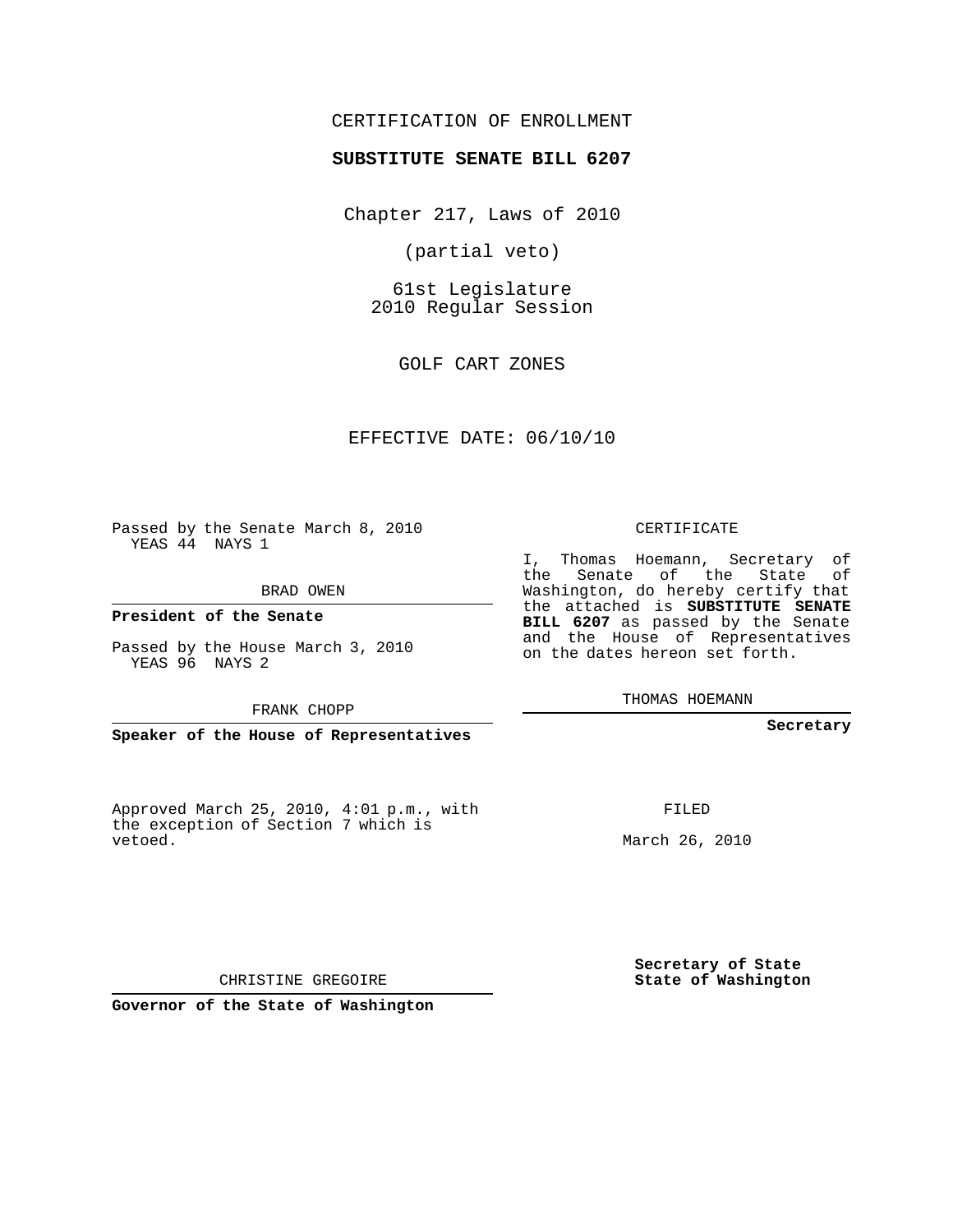## **SUBSTITUTE SENATE BILL 6207** \_\_\_\_\_\_\_\_\_\_\_\_\_\_\_\_\_\_\_\_\_\_\_\_\_\_\_\_\_\_\_\_\_\_\_\_\_\_\_\_\_\_\_\_\_

\_\_\_\_\_\_\_\_\_\_\_\_\_\_\_\_\_\_\_\_\_\_\_\_\_\_\_\_\_\_\_\_\_\_\_\_\_\_\_\_\_\_\_\_\_

AS AMENDED BY THE HOUSE

Passed Legislature - 2010 Regular Session

**State of Washington 61st Legislature 2010 Regular Session By** Senate Transportation (originally sponsored by Senator Haugen) READ FIRST TIME 01/20/10.

 AN ACT Relating to allowing local governments to create golf cart zones; amending RCW 46.04.320, 46.04.670, 46.16.010, and 46.61.687; reenacting and amending RCW 46.37.010; adding a new section to chapter 46.04 RCW; and adding a new section to chapter 46.08 RCW.

BE IT ENACTED BY THE LEGISLATURE OF THE STATE OF WASHINGTON:

 **Sec. 1.** RCW 46.04.320 and 2007 c 510 s 1 are each amended to read as follows:

 "Motor vehicle" means every vehicle that is self-propelled and every vehicle that is propelled by electric power obtained from overhead trolley wires, but not operated upon rails. "Motor vehicle" includes a neighborhood electric vehicle as defined in RCW 46.04.357. "Motor vehicle" includes a medium-speed electric vehicle as defined in RCW 46.04.295. An electric personal assistive mobility device is not considered a motor vehicle. A power wheelchair is not considered a 15 motor vehicle. A golf cart is not considered a motor vehicle, except for the purposes of chapter 46.61 RCW.

 **Sec. 2.** RCW 46.04.670 and 2003 c 141 s 6 are each amended to read as follows: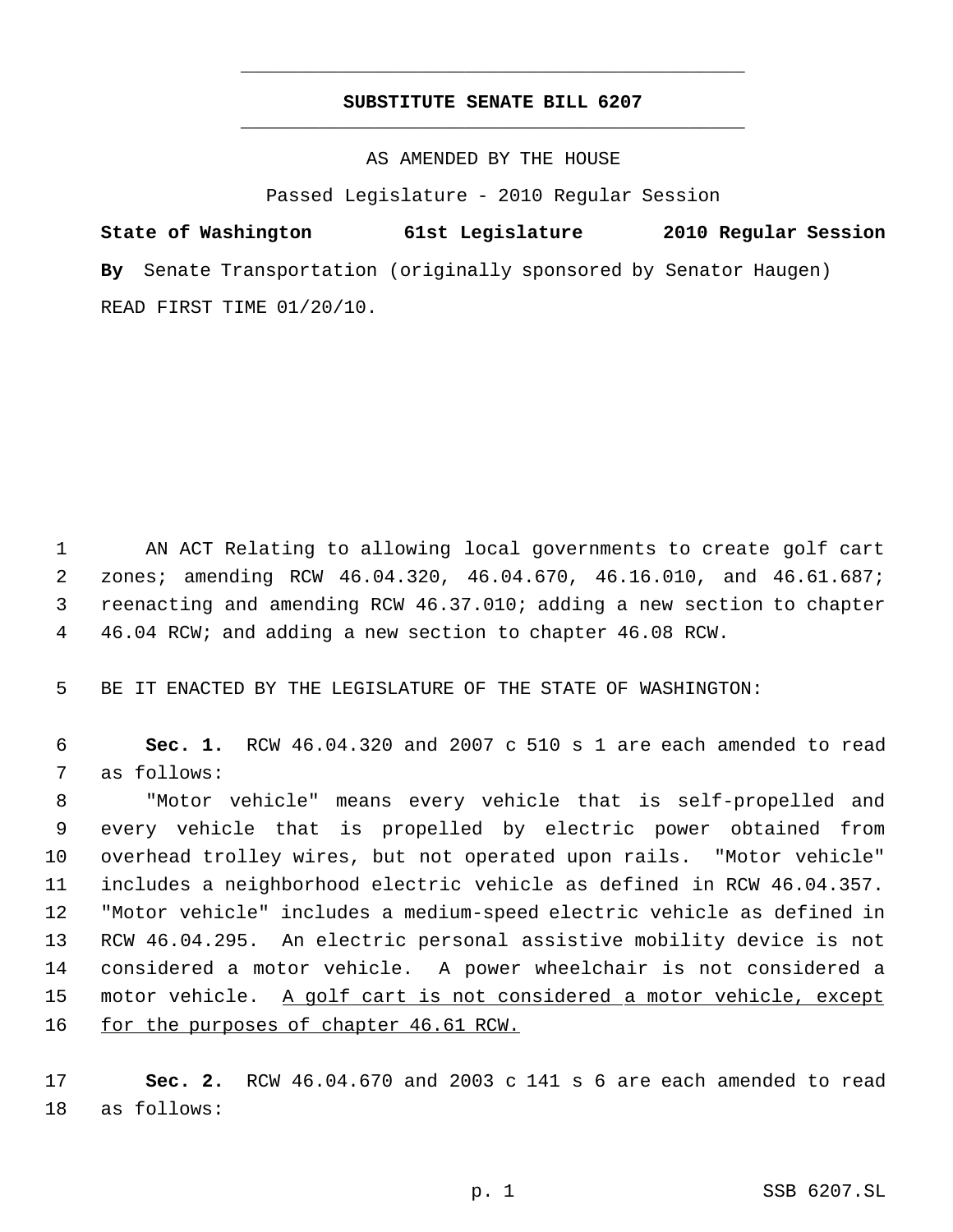"Vehicle" includes every device capable of being moved upon a public highway and in, upon, or by which any persons or property is or may be transported or drawn upon a public highway, including bicycles. The term does not include power wheelchairs or devices other than bicycles moved by human or animal power or used exclusively upon stationary rails or tracks. Mopeds shall not be considered vehicles or motor vehicles for the purposes of chapter 46.70 RCW. Bicycles shall not be considered vehicles for the purposes of chapter 46.12, 46.16, or 46.70 RCW. Electric personal assistive mobility devices are not considered vehicles or motor vehicles for the purposes of chapter 11 46.12, 46.16, 46.29, 46.37, or 46.70 RCW. A golf cart is not 12 considered a vehicle, except for the purposes of chapter 46.61 RCW.

 NEW SECTION. **Sec. 3.** A new section is added to chapter 46.04 RCW to read as follows:

 "Golf cart" means a gas-powered or electric-powered four-wheeled vehicle originally designed and manufactured for operation on a golf course for sporting purposes and has a speed attainable in one mile of not more than twenty miles per hour. A golf cart is not a nonhighway vehicle or off-road vehicle as defined in RCW 46.09.020.

 NEW SECTION. **Sec. 4.** A new section is added to chapter 46.08 RCW to read as follows:

 (1) The legislative authority of a city or county may by ordinance or resolution create a golf cart zone, for the purposes of permitting the incidental operation of golf carts, as defined in section 3 of this act, upon a street or highway of this state having a speed limit of twenty-five miles per hour or less.

 (2) Every person operating a golf cart as authorized under this section is granted all rights and is subject to all duties applicable to the driver of a vehicle under chapter 46.61 RCW.

 (3) Every person operating a golf cart as authorized under this section must be at least sixteen years of age and must have completed a driver education course or have previous experience driving as a licensed driver.

 (4) A person who has a revoked license under RCW 46.20.285 may not operate a golf cart as authorized under this section.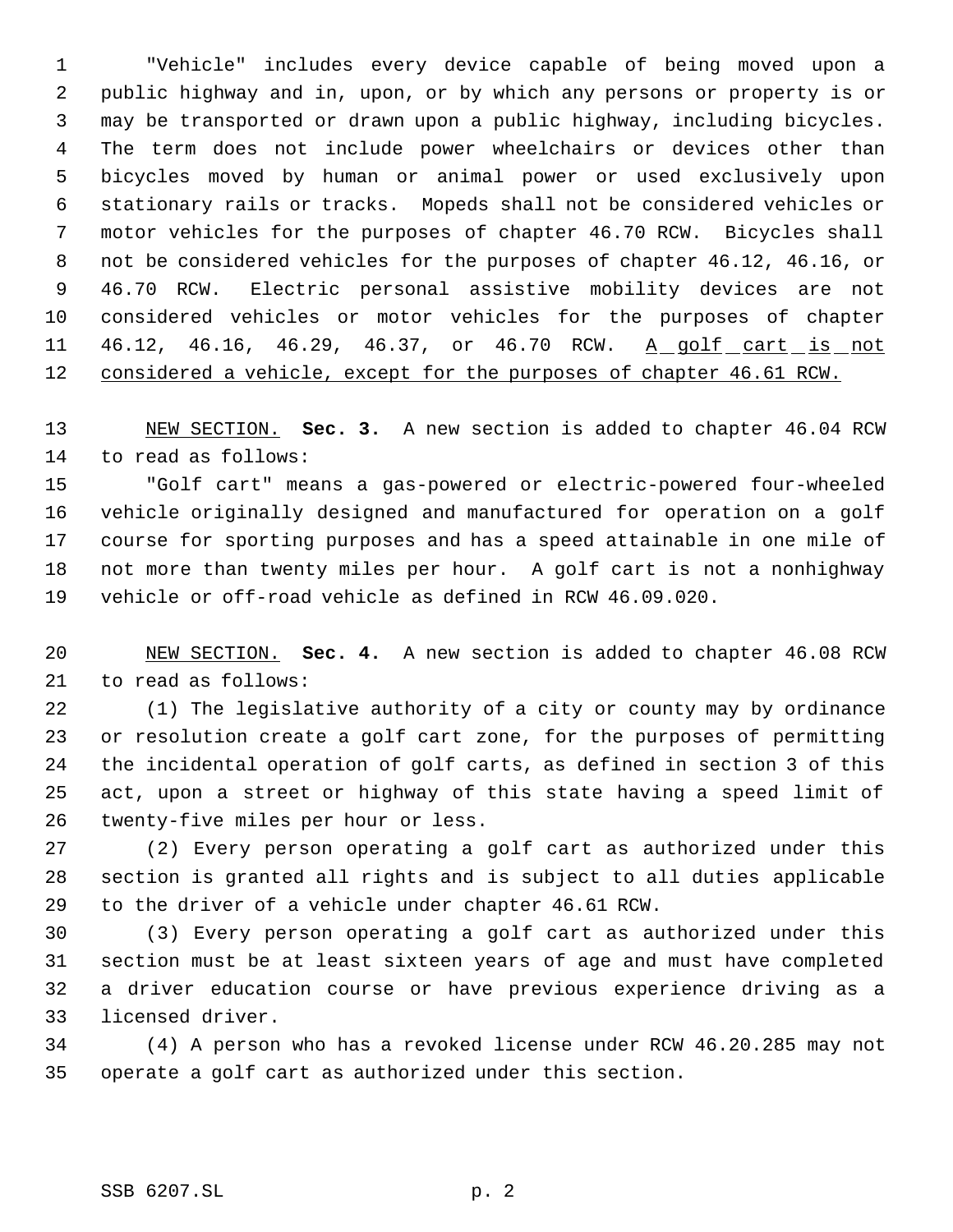(5) The legislative authority of a city or county may prohibit any person from operating a golf cart as authorized under this section at any time from a half hour after sunset to a half hour before sunrise.

 (6) The legislative authority of a city or county may require a decal or other identifying device to be displayed on golf carts authorized on the streets and highways of this state under this section. The city or county may charge a fee for the decal or other identifying device.

 (7) The legislative authority of a city or county may prohibit the operation of golf carts in designated bicycle lanes that are within a golf cart zone.

 (8) Golf carts must be equipped with reflectors, seat belts, and rearview mirrors when operated upon streets and highways as authorized under this section.

 (9) A city or county that creates a golf cart zone under this section must clearly identify the zone by placing signage at the beginning and end of the golf cart zone on a street or road that is part of the golf cart zone. The signage must be in compliance with the department of transportation's manual on uniform traffic control devices for streets and highways.

 (10) Accidents that involve golf carts operated upon streets and highways as authorized under this section must be recorded and tracked in compliance with chapter 46.52 RCW. The accident report must indicate that a golf cart operating within a golf cart zone is involved in the accident.

 **Sec. 5.** RCW 46.16.010 and 2007 c 242 s 2 are each amended to read as follows:

 (1) It is unlawful for a person to operate any vehicle over and along a public highway of this state without first having obtained and having in full force and effect a current and proper vehicle license and display vehicle license number plates therefor as by this chapter provided.

 (2) Failure to make initial registration before operation on the highways of this state is a traffic infraction, and any person committing this infraction shall pay a penalty of five hundred twenty-nine dollars, no part of which may be suspended or deferred.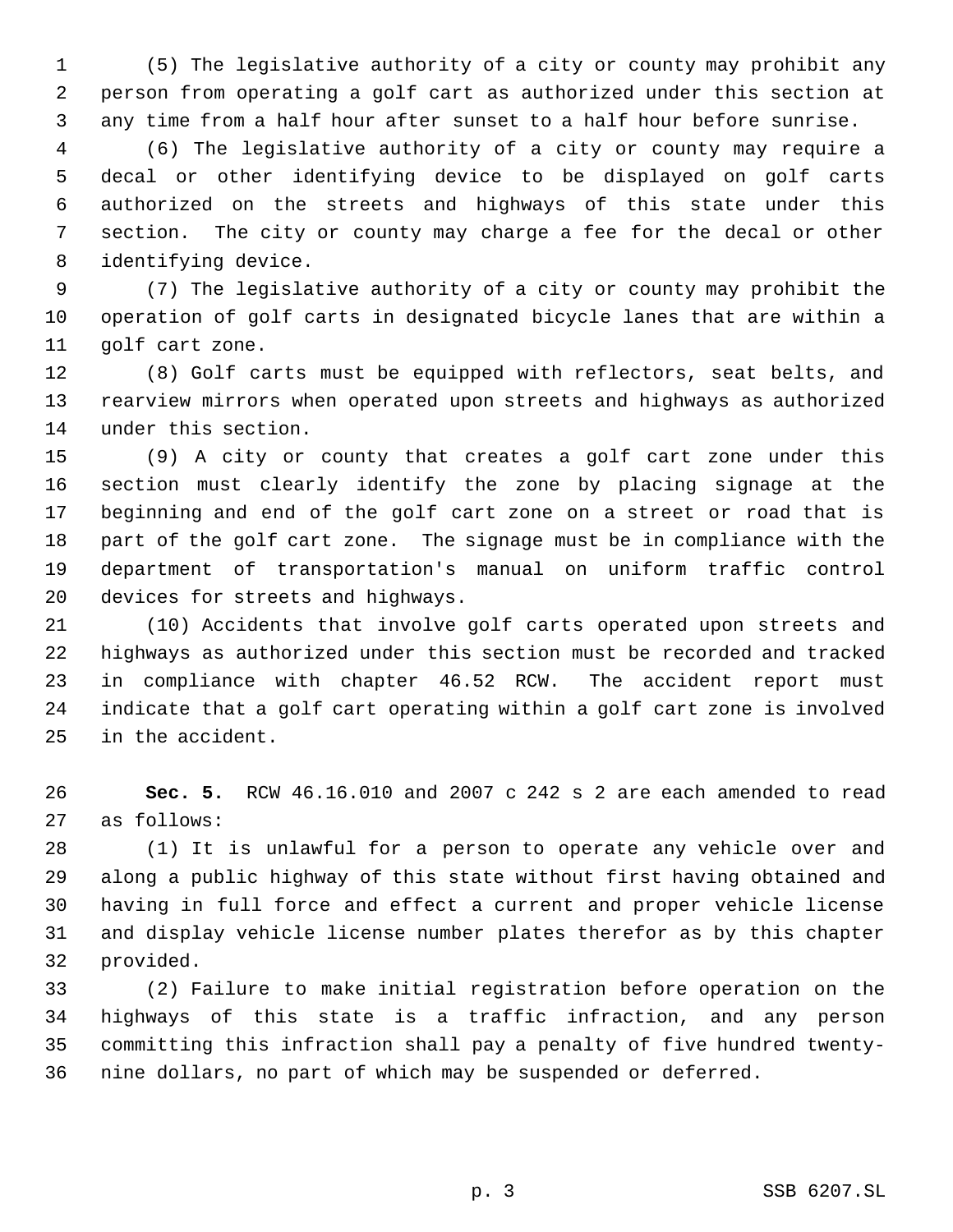(3) Failure to renew an expired registration before operation on the highways of this state is a traffic infraction.

 (4) The licensing of a vehicle in another state by a resident of this state, as defined in RCW 46.16.028, evading the payment of any tax or license fee imposed in connection with registration, is a gross misdemeanor punishable as follows:

 (a) For a first offense, up to one year in the county jail and payment of a fine of five hundred twenty-nine dollars plus twice the amount of delinquent taxes and fees, no part of which may be suspended or deferred;

 (b) For a second or subsequent offense, up to one year in the county jail and payment of a fine of five hundred twenty-nine dollars plus four times the amount of delinquent taxes and fees, no part of 14 which may be suspended or deferred;

 (c) For fines levied under (b) of this subsection, an amount equal to the avoided taxes and fees owed will be deposited in the vehicle licensing fraud account created in the state treasury;

 (d) The avoided taxes and fees shall be deposited and distributed in the same manner as if the taxes and fees were properly paid in a timely fashion.

(5) These provisions shall not apply to the following vehicles:

(a) Motorized foot scooters;

(b) Electric-assisted bicycles;

 (c) Off-road vehicles operating on nonhighway roads under RCW 46.09.115;

 (d) Farm vehicles if operated within a radius of fifteen miles of the farm where principally used or garaged, farm tractors and farm implements including trailers designed as cook or bunk houses used exclusively for animal herding temporarily operating or drawn upon the public highways, and trailers used exclusively to transport farm implements from one farm to another during the daylight hours or at night when such equipment has lights that comply with the law;

 (e) Spray or fertilizer applicator rigs designed and used exclusively for spraying or fertilization in the conduct of agricultural operations and not primarily for the purpose of transportation, and nurse rigs or equipment auxiliary to the use of and designed or modified for the fueling, repairing, or loading of spray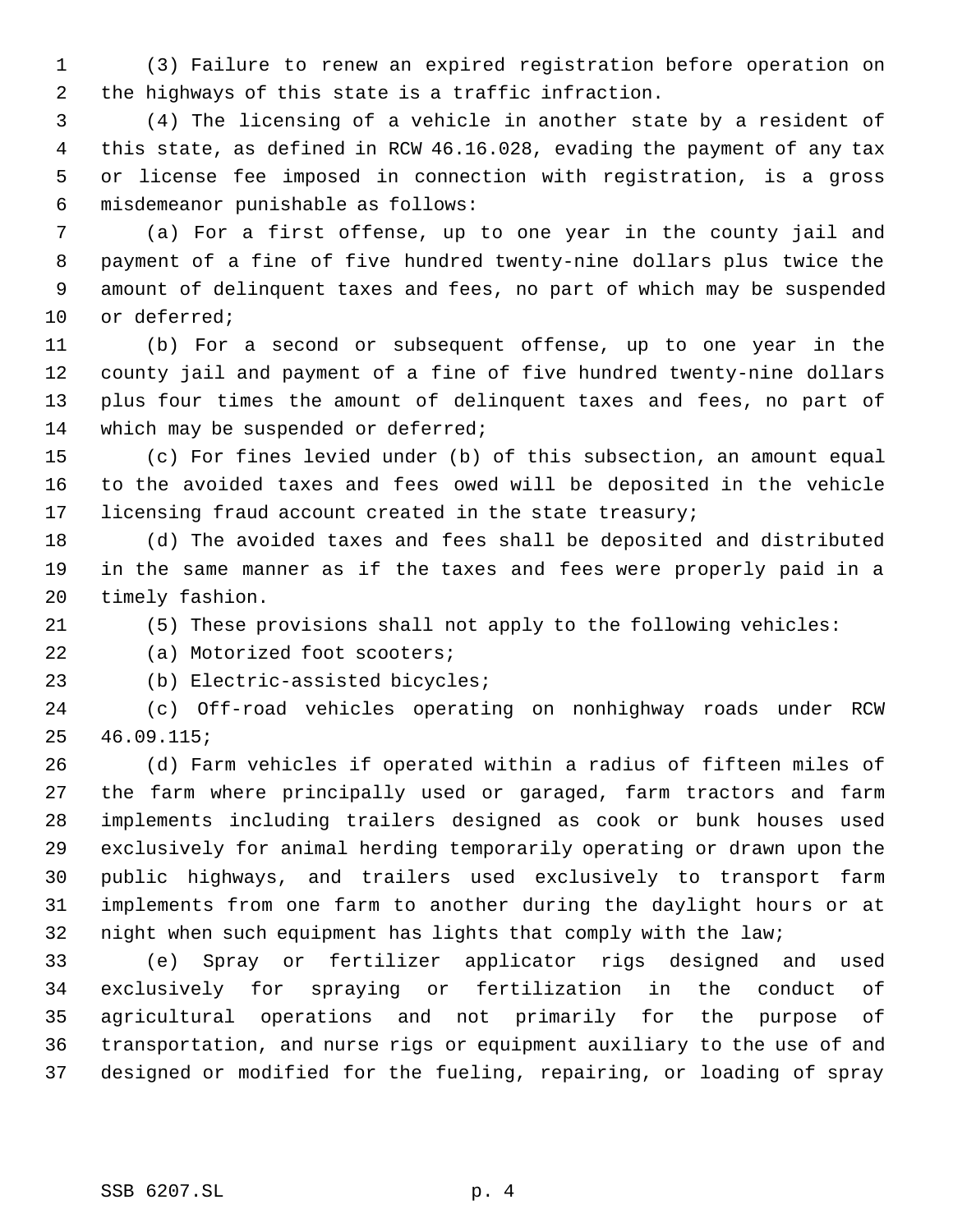and fertilizer applicator rigs and not used, designed, or modified primarily for the purpose of transportation;

 (f) Fork lifts operated during daylight hours on public highways adjacent to and within five hundred feet of the warehouses which they serve: PROVIDED FURTHER, That these provisions shall not apply to vehicles used by the state parks and recreation commission exclusively for park maintenance and operations upon public highways within state parks;

 (g) "Trams" used for transporting persons to and from facilities related to the horse racing industry as regulated in chapter 67.16 RCW, as long as the public right-of-way routes over which the trams operate are not more than one mile from end to end, the public rights-of-way over which the tram operates have an average daily traffic of not more than 15,000 vehicles per day, and the activity is in conformity with federal law. The operator must be a licensed driver and at least eighteen years old. For the purposes of this section, "tram" also means a vehicle, or combination of vehicles linked together with a single mode of propulsion, used to transport persons from one location to another;

 (h) "Special highway construction equipment" defined as follows: Any vehicle which is designed and used primarily for grading of highways, paving of highways, earth moving, and other construction work on highways and which is not designed or used primarily for the transportation of persons or property on a public highway and which is only incidentally operated or moved over the highway. It includes, but is not limited to, road construction and maintenance machinery so designed and used such as portable air compressors, air drills, asphalt spreaders, bituminous mixers, bucket loaders, track laying tractors, ditchers, leveling graders, finishing machines, motor graders, paving mixers, road rollers, scarifiers, earth moving scrapers and carryalls, lighting plants, welders, pumps, power shovels and draglines, self- propelled and tractor-drawn earth moving equipment and machinery, including dump trucks and tractor-dump trailer combinations which either (i) are in excess of the legal width, or (ii) which, because of their length, height, or unladen weight, may not be moved on a public highway without the permit specified in RCW 46.44.090 and which are not operated laden except within the boundaries of the project limits as defined by the contract, and other similar types of construction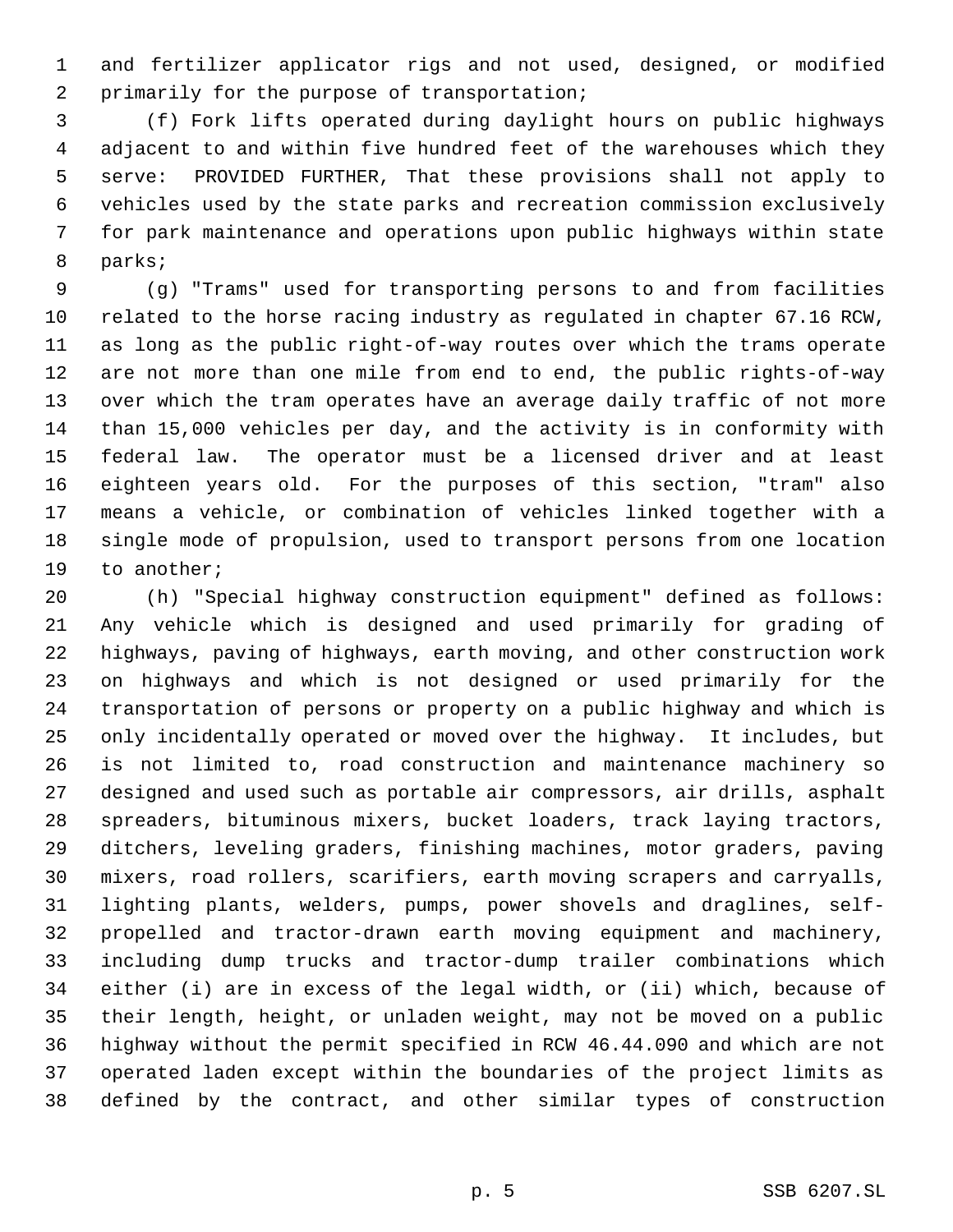equipment, or (iii) which are driven or moved upon a public highway only for the purpose of crossing such highway from one property to another, provided such movement does not exceed five hundred feet and the vehicle is equipped with wheels or pads which will not damage the roadway surface.

Exclusions:

 "Special highway construction equipment" does not include any of the following:

 Dump trucks originally designed to comply with the legal size and weight provisions of this code notwithstanding any subsequent modification which would require a permit, as specified in RCW 46.44.090, to operate such vehicles on a public highway, including trailers, truck-mounted transit mixers, cranes and shovels, or other vehicles designed for the transportation of persons or property to 15 which machinery has been attached; and

 (i) Golf carts, as defined in section 3 of this act, operating 17 within a designated golf cart zone as described in section 4 of this act.

 (6) The following vehicles, whether operated solo or in combination, are exempt from license registration and displaying license plates as required by this chapter:

 (a) A converter gear used to convert a semitrailer into a trailer or a two-axle truck or tractor into a three or more axle truck or tractor or used in any other manner to increase the number of axles of a vehicle. Converter gear includes an auxiliary axle, booster axle, dolly, and jeep axle.

 (b) A tow dolly that is used for towing a motor vehicle behind another motor vehicle. The front or rear wheels of the towed vehicle are secured to and rest on the tow dolly that is attached to the towing vehicle by a tow bar.

 (c) An off-road vehicle operated on a street, road, or highway as authorized under RCW 46.09.180.

 (7)(a) A motor vehicle subject to initial or renewal registration under this section shall not be registered to a natural person unless the person at time of application:

(i) Presents an unexpired Washington state driver's license; or

(ii) Certifies that he or she is: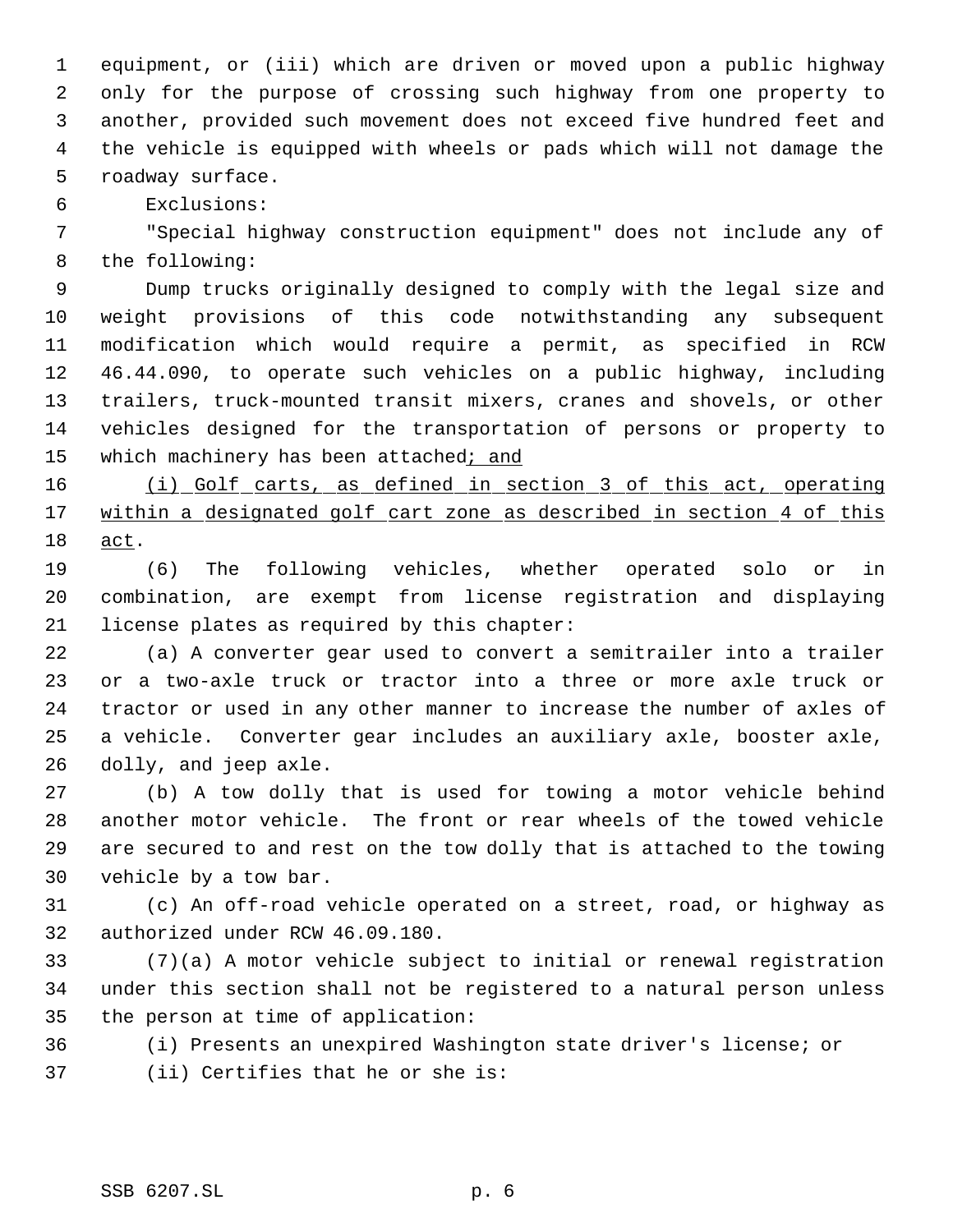(A) A Washington resident who does not operate a motor vehicle on public roads; or

 (B) Exempt from the requirement to obtain a Washington state driver's license under RCW 46.20.025.

 (b) For shared or joint ownership, the department will set up procedures to verify that all owners meet the requirements of this subsection.

 (c) A person falsifying residency is guilty of a gross misdemeanor punishable only by a fine of five hundred twenty-nine dollars.

 (d) The department may adopt rules necessary to implement this subsection, including rules under which a natural person applying for registration may be exempt from the requirements of this subsection where the person provides evidence satisfactory to the department that he or she has a valid and compelling reason for not being able to meet the requirements of this subsection.

 (8) A vehicle with an expired registration of more than forty-five days parked on a public street may be impounded by a police officer under RCW 46.55.113(2).

 **Sec. 6.** RCW 46.37.010 and 2006 c 306 s 1 and 2006 c 212 s 5 are each reenacted and amended to read as follows:

 (1) It is a traffic infraction for any person to drive or move, or for a vehicle owner to cause or knowingly permit to be driven or moved, on any highway any vehicle or combination of vehicles that:

(a) Is in such unsafe condition as to endanger any person;

 (b) Is not at all times equipped with such lamps and other equipment in proper working condition and adjustment as required by 27 this chapter or by rules issued by the Washington state patrol;

 (c) Contains any parts in violation of this chapter or rules issued by the Washington state patrol.

 (2) It is a traffic infraction for any person to do any act forbidden or fail to perform any act required under this chapter or rules issued by the Washington state patrol.

 (3) Nothing contained in this chapter or the state patrol's regulations shall be construed to prohibit the use of additional parts and accessories on any vehicle not inconsistent with the provisions of this chapter or the state patrol's regulations.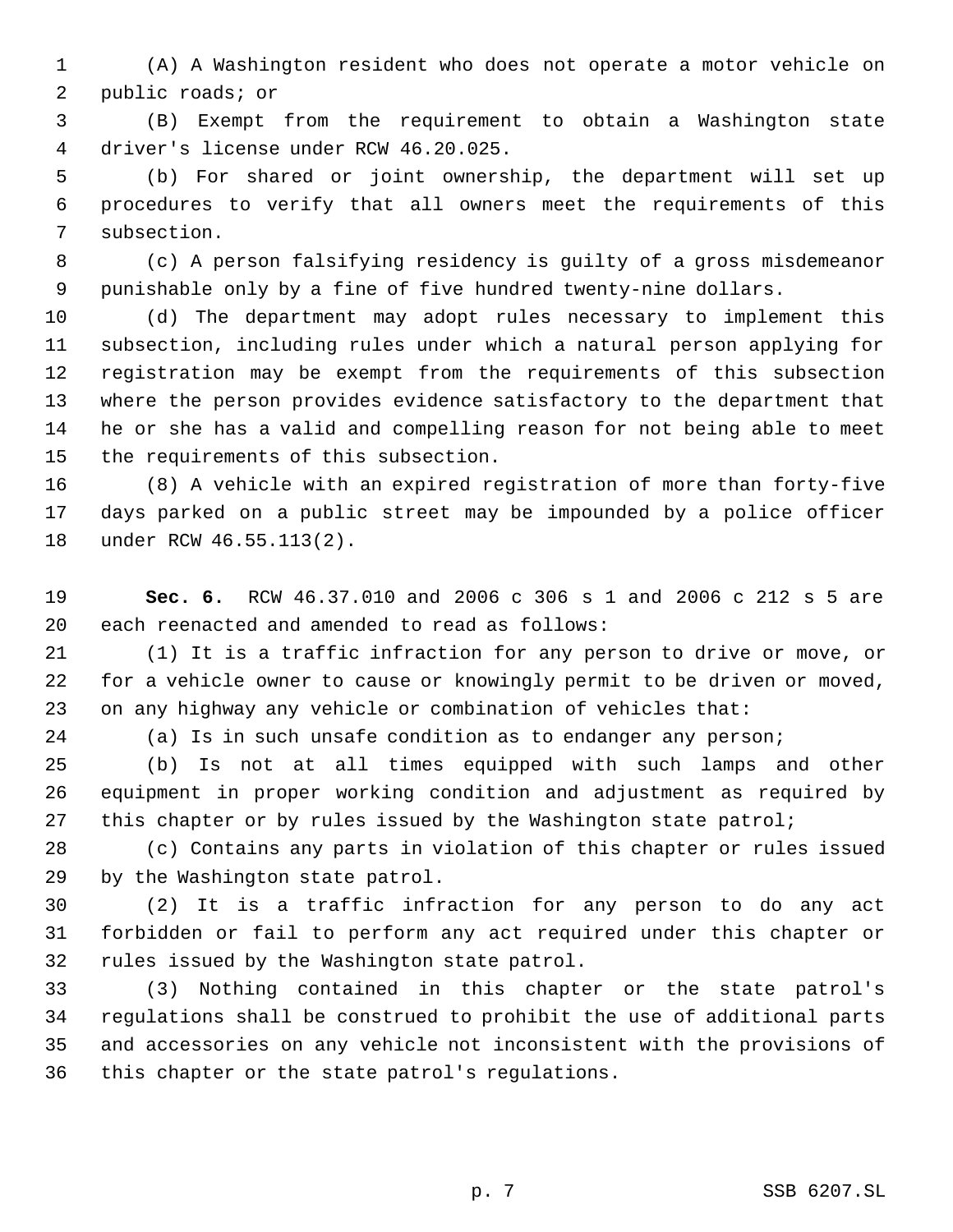(4) The provisions of the chapter and the state patrol's regulations with respect to equipment on vehicles shall not apply to implements of husbandry, road machinery, road rollers, or farm tractors except as herein made applicable.

 (5) No owner or operator of a farm tractor, self-propelled unit of farm equipment, or implement of husbandry shall be guilty of a crime or subject to penalty for violation of RCW 46.37.160 as now or hereafter amended unless such violation occurs on a public highway.

 (6) It is a traffic infraction for any person to sell or offer for sale vehicle equipment which is required to be approved by the state patrol as prescribed in RCW 46.37.005 unless it has been approved by the state patrol.

 (7) The provisions of this chapter with respect to equipment 14 required on vehicles shall not apply to:

 (a) Motorcycles or motor-driven cycles except as herein made 16 applicable<sub>i</sub>

 (b) Golf carts, as defined in section 3 of this act, operating 18 within a designated golf cart zone as described in section 4 of this act, except as provided in section 4(8) of this act.

 (8) This chapter does not apply to off-road vehicles used on nonhighway roads or used on streets, roads, or highways as authorized under RCW 46.09.180.

 (9) This chapter does not apply to vehicles used by the state parks and recreation commission exclusively for park maintenance and operations upon public highways within state parks.

 (10) Notices of traffic infraction issued to commercial drivers under the provisions of this chapter with respect to equipment required on commercial motor vehicles shall not be considered for driver improvement purposes under chapter 46.20 RCW.

 (11) Whenever a traffic infraction is chargeable to the owner or lessee of a vehicle under subsection (1) of this section, the driver shall not be arrested or issued a notice of traffic infraction unless the vehicle is registered in a jurisdiction other than Washington state, or unless the infraction is for an offense that is clearly within the responsibility of the driver.

 (12) Whenever the owner or lessee is issued a notice of traffic infraction under this section the court may, on the request of the owner or lessee, take appropriate steps to make the driver of the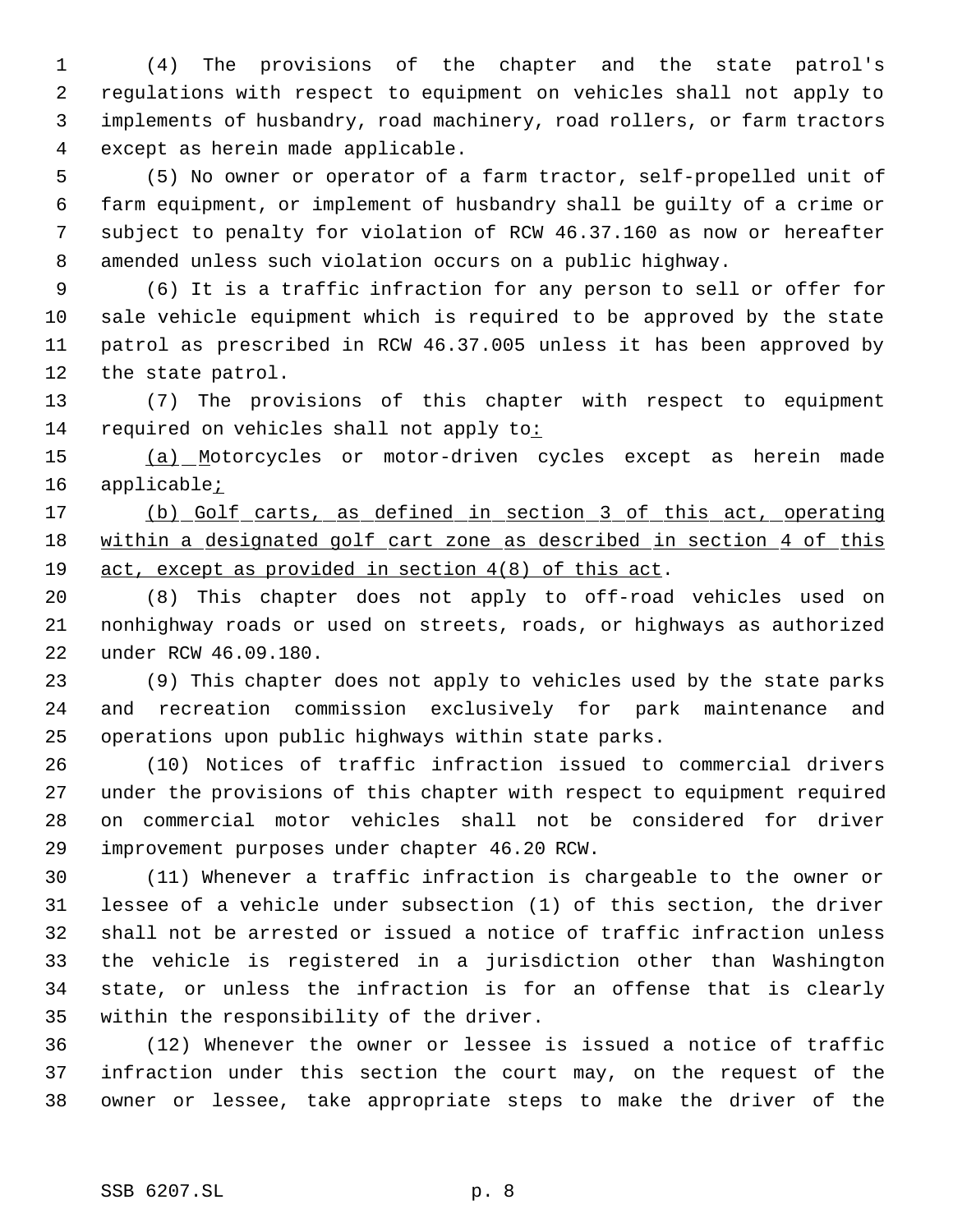vehicle, or any other person who directs the loading, maintenance, or operation of the vehicle, a codefendant. If the codefendant is held solely responsible and is found to have committed the traffic infraction, the court may dismiss the notice against the owner or lessee.

 *\*Sec. 7. RCW 46.61.687 and 2007 c 510 s 4 are each amended to read as follows:*

 *(1) Whenever a child who is less than sixteen years of age is being transported in a motor vehicle that is in operation and that is required by RCW 46.37.510 to be equipped with a safety belt system in a passenger seating position, or is being transported in a neighborhood electric vehicle or medium-speed electric vehicle that is in operation, the driver of the vehicle shall keep the child properly restrained as follows:*

 *(a) A child must be restrained in a child restraint system, if the passenger seating position equipped with a safety belt system allows sufficient space for installation, until the child is eight years old, unless the child is four feet nine inches or taller. The child restraint system must comply with standards of the United States department of transportation and must be secured in the vehicle in accordance with instructions of the vehicle manufacturer and the child restraint system manufacturer.*

 *(b) A child who is eight years of age or older or four feet nine inches or taller shall be properly restrained with the motor vehicle's safety belt properly adjusted and fastened around the child's body or an appropriately fitting child restraint system.*

 *(c) The driver of a vehicle transporting a child who is under thirteen years old shall transport the child in the back seat positions in the vehicle where it is practical to do so.*

 *(2) Enforcement of subsection (1) of this section is subject to a visual inspection by law enforcement to determine if the child restraint system in use is appropriate for the child's individual height, weight, and age. The visual inspection for usage of a child restraint system must ensure that the child restraint system is being used in accordance with the instruction of the vehicle and the child restraint system manufacturers. The driver of a vehicle transporting*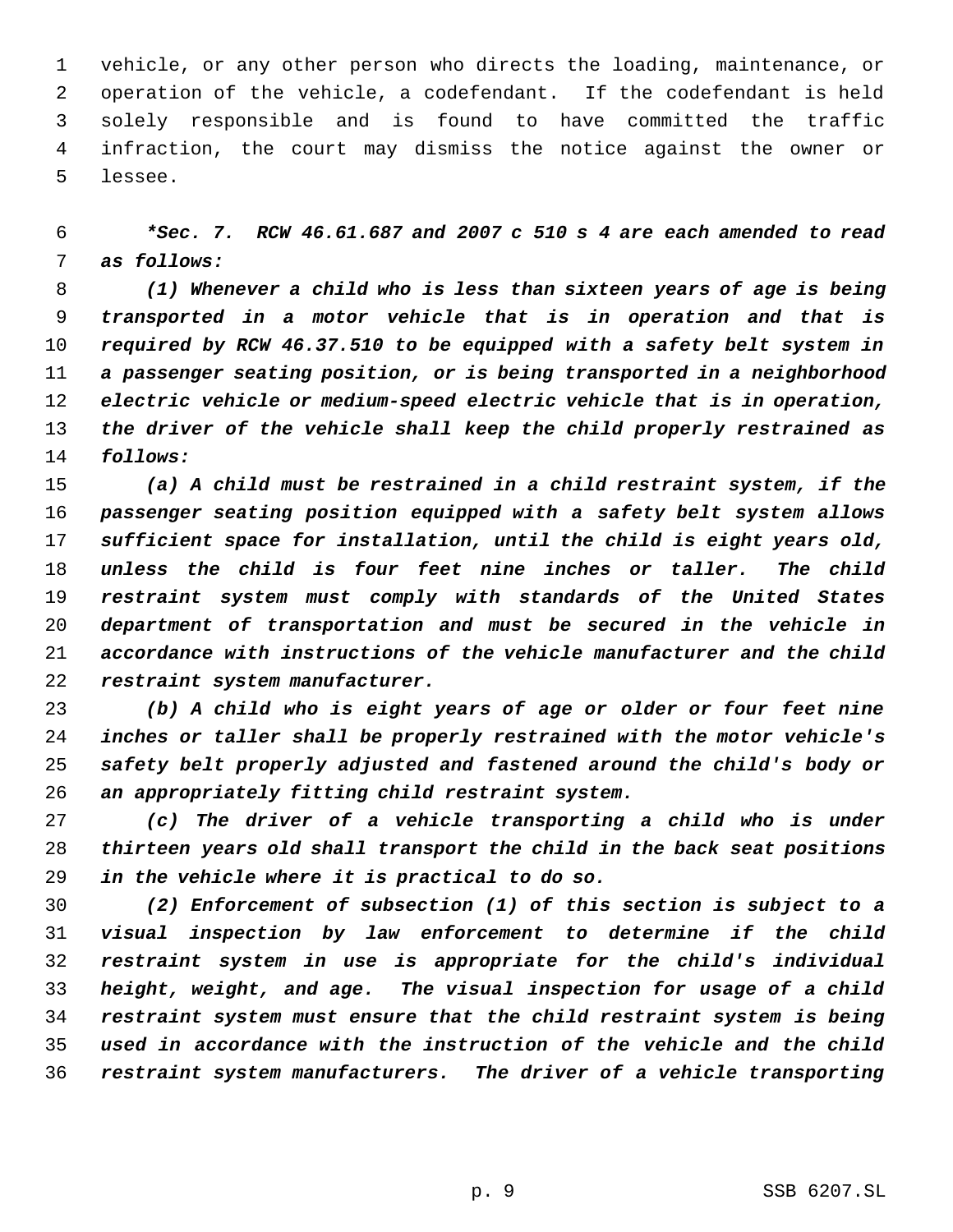*a child who is under thirteen years old shall transport the child in the back seat positions in the vehicle where it is practical to do so.*

 *(3) A person violating subsection (1) of this section may be issued a notice of traffic infraction under chapter 46.63 RCW. If the person to whom the notice was issued presents proof of acquisition of an approved child passenger restraint system or a child booster seat, as appropriate, within seven days to the jurisdiction issuing the notice and the person has not previously had a violation of this section dismissed, the jurisdiction shall dismiss the notice of traffic infraction.*

 *(4) Failure to comply with the requirements of this section shall not constitute negligence by a parent or legal guardian. Failure to use a child restraint system shall not be admissible as evidence of negligence in any civil action.*

 *(5) This section does not apply to: (a) For hire vehicles, (b) vehicles designed to transport sixteen or less passengers, including the driver, operated by auto transportation companies, as defined in RCW 81.68.010, (c) vehicles providing customer shuttle service between parking, convention, and hotel facilities, and airport terminals, ((and)) (d) golf carts, as defined in section 3 of this act, operating within a designated golf cart zone as described in section 4 of this act, and (e) school buses.*

 *(6) As used in this section, "child restraint system" means a child passenger restraint system that meets the Federal Motor Vehicle Safety Standards set forth in 49 C.F.R. 571.213.*

 *(7) The requirements of subsection (1) of this section do not apply in any seating position where there is only a lap belt available and the child weighs more than forty pounds.*

 *(8)(a) Except as provided in (b) of this subsection, a person who has a current national certification as a child passenger safety technician and who in good faith provides inspection, adjustment, or educational services regarding child passenger restraint systems is not liable for civil damages resulting from any act or omission in providing the services, other than acts or omissions constituting gross negligence or willful or wanton misconduct.*

 *(b) The immunity provided in this subsection does not apply to a certified child passenger safety technician who is employed by a retailer of child passenger restraint systems and who, during his or*